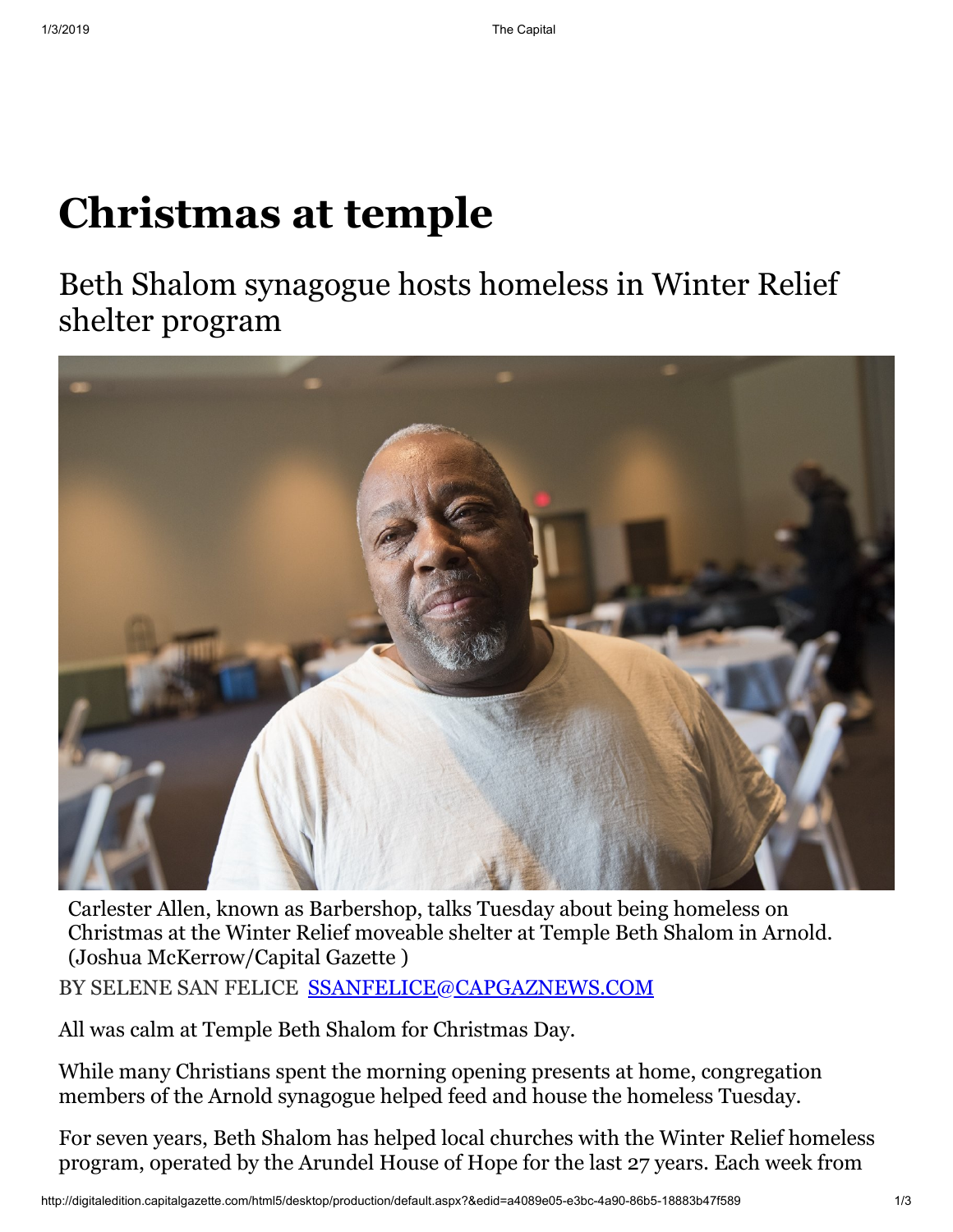Oct. 15 to March 15, the homeless spend a week in a different shelter around the county. Many residents of the program have jobs or cars, but still need a place to stay warm.

"They're very nice people," site coordinator Cookie Pollock said. "They're very warm and they're happy to tell you their stories."

Congregation Kol Shalom helped house and feed the homeless a few days last week, its first time participating in Winter Relief. Next week, they'll be moved to Asbury United Methodist Church.

As a Jewish congregation, Temple Beth Shalom members don't usually celebrate Christmas. But they did help make the holiday special for the homeless.

The shelter gave movie passes to those staying with them. Monday night, one congregation member drove a van-load of residents to Asbury UMC for Christmas Eve services.

Lunchtime at the temple-turned-shelter was quiet Tuesday. The homeless napped, watched television or looked at their phones.

Carlester "Barbershop" Allen, 62, spent his third Christmas in a row at the temple.

Originally from Parole, Allen said he was born and raised at My Brother's Keeper barbershop on West Street. Everyone knows him as "Barbershop." Over the years, he's watched friends find homes. He's hoping to find a place for himself this year.

"It is what it is," he said. "I'm just looking for somewhere to live."

For Diane Braumann and Sarah and Juliana Goldstein, Tuesday meant starting a new tradition. The women make up three generations of the same family. They often work with animal rescue programs and donate gifts to those in need for the holidays, but have never worked with the homeless before.

While the family does celebrate Christmas, Sarah Goldstein wanted to use Tuesday to show Juliana, 8, "that not everybody's life looks like hers."

"I love the idea that the Anne Arundel community figures out places for the homeless to go every week," Braumann said.

Lee Madison, 51, has been homeless on and off for about 12 years.

"It's been mostly on in that time," he said. "Addiction has been my issue. A lot of us in here have that same issue."

Madison is a graphic artist who can often be seen at the Starbucks on Main Street. He said he is looking to get treatment for his addiction and made sure to stay clean for the Winter Relief program. Arundel House of Hope, which coordinates the program, screens every resident of the program for drugs and alcohol in order to secure a bed.

Madison said the Temple Beth Shalom volunteers and site coordinators are some of the nicest people he's ever met.